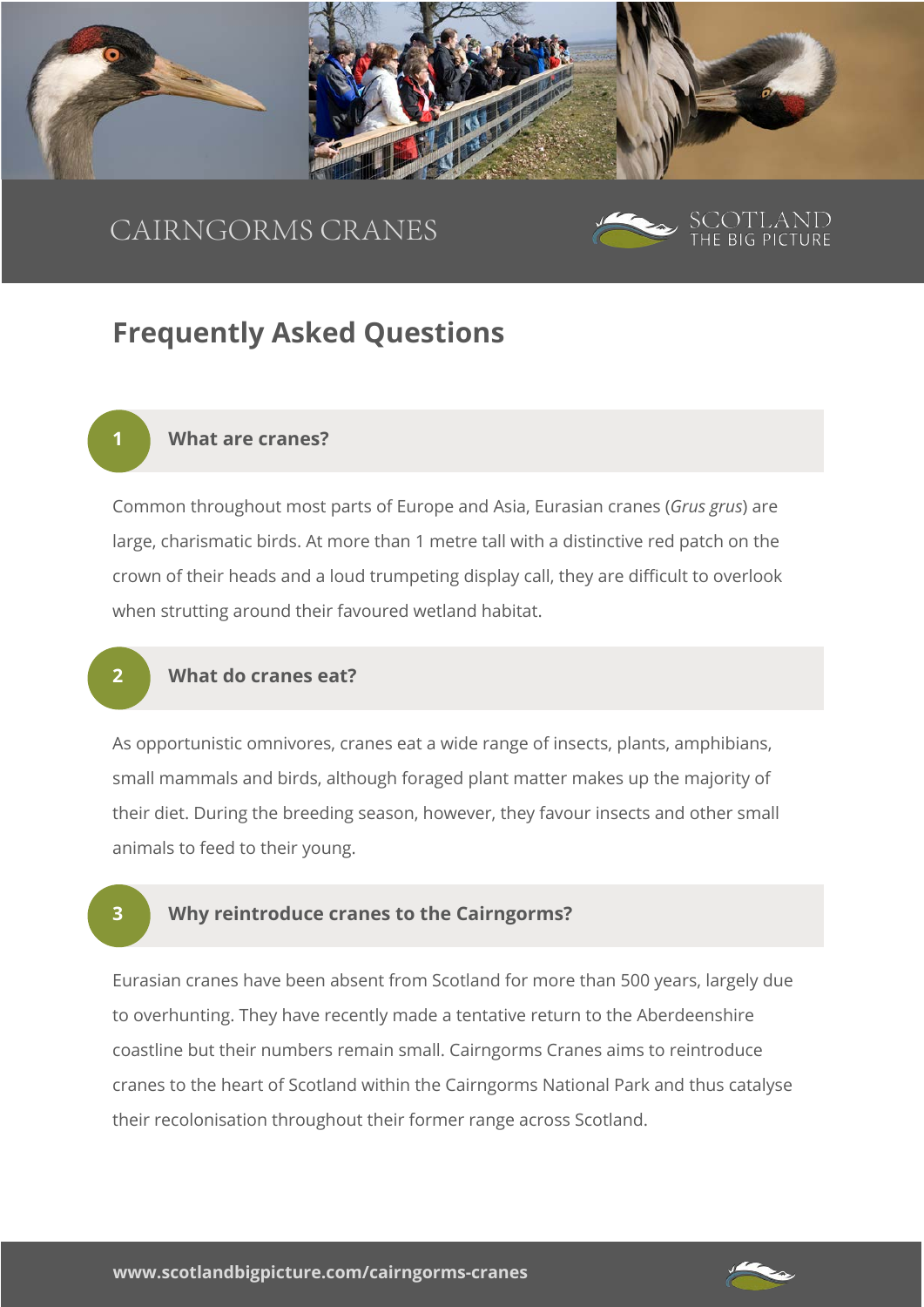4 **How critical a species for reintroduction is the crane?** 

The health of any living system relies on its component parts. While cranes may be less of a habitat architect than beavers for example, they are nevertheless an important piece in a complex ecological jigsaw, which remains incomplete in their absence.

# **5 What are the benefits to reintroducing cranes?**

As large, striking birds with both a visual and audible presence, cranes act as a flagship species bringing attention to wetland habitats and the need for their restoration. The environmental benefits of larger, inter-connected wet landscapes include increased biodiversity, carbon sequestration and a reduction in flooding, but cranes will also attract more visitors drawn to a nature-rich landscape, providing opportunities for local businesses.

#### **6 Are there any concerns or risks?**

Cranes do predate smaller animals and compete for food with species such as herons. However, they also contribute to the wider ecological landscape and help drive natural processes such as predation, scavenging and nutrient cycling. It should be remembered that for millennia, cranes co-evolved with all our other native flora and fauna so any impact is part of a healthy, functional living system.

Cranes can eat farmed crops, particularly during winter months when they venture away from their breeding territories. It might therefore be necessary, or beneficial, to support the early stages of the reintroduction by putting out supplementary grain at certain times of the year. We hope to work with the few arable farmers in the Cairngorms to explore ways in which any damage can be minimised.

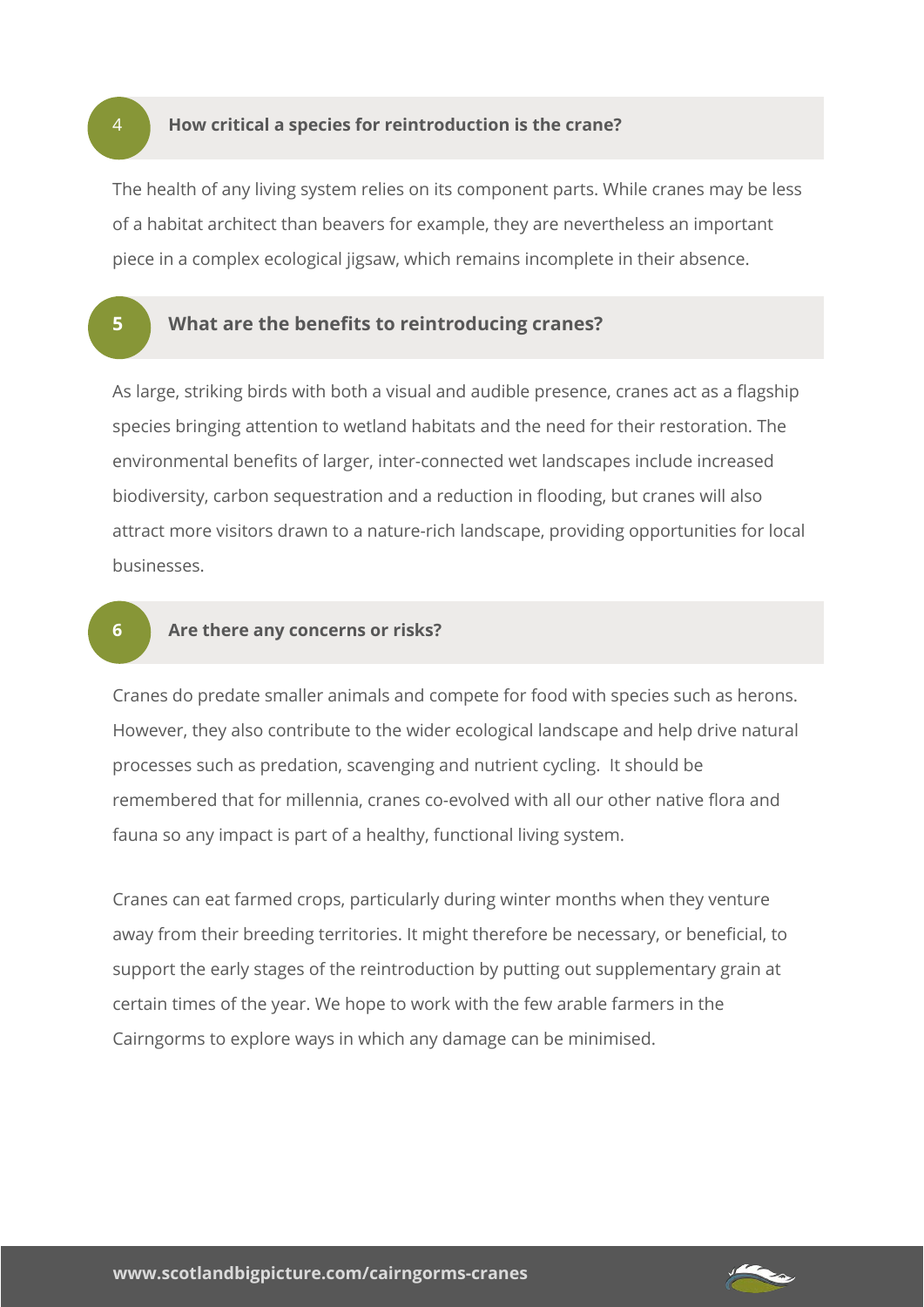### **7 Is there suitable habitat in the Cairngorms for cranes?**

Our feasibility study confirmed that there is suitable and sufficient habitat within the Cairngorms to support a viable population of breeding cranes, and with major river, peatland and wetland restoration projects planned or already underway within the Park, these habitats look set to increase further over time.

# **8 How will the cranes be reintroduced?**

Over a 4-year period, we plan to employ experienced aviculturists to remove up to 24 first-clutch crane eggs each year, from wild and captive cranes in England (pairs will relay another clutch after around 12 days). We will then costume-rear the resulting chicks in specially built facilities at a quiet location in the Cairngorms National Park. After fledging, they will be slowly released to the wild. We expect the birds to remain close to the release facilities over their first winter, gradually becoming more confident, expanding their range and learning to find food for themselves. After four years, we expect to have released approximately 75 juvenile cranes, and of those, it is hoped that enough birds will go on to breed to form the foundation for a viable population.

# **9 How is the project progressing?**

We are currently in a year-long development period preparing all the necessary processes and permissions to apply for a reintroduction licence from Scottish Government. If all goes well, we hope to be able to collect our first round of crane eggs in spring 2023.

# **10 Who is involved with Cairngorms Cranes?**

Cairngorms Cranes is led by SCOTLAND: The Big Picture in partnership with Trees For Life. We are supported by Wildland Ltd. and the Wildfowl and Wetland Trust and seek advice from many other organisations such as NatureScot and the Cairngorms National Park Authority.